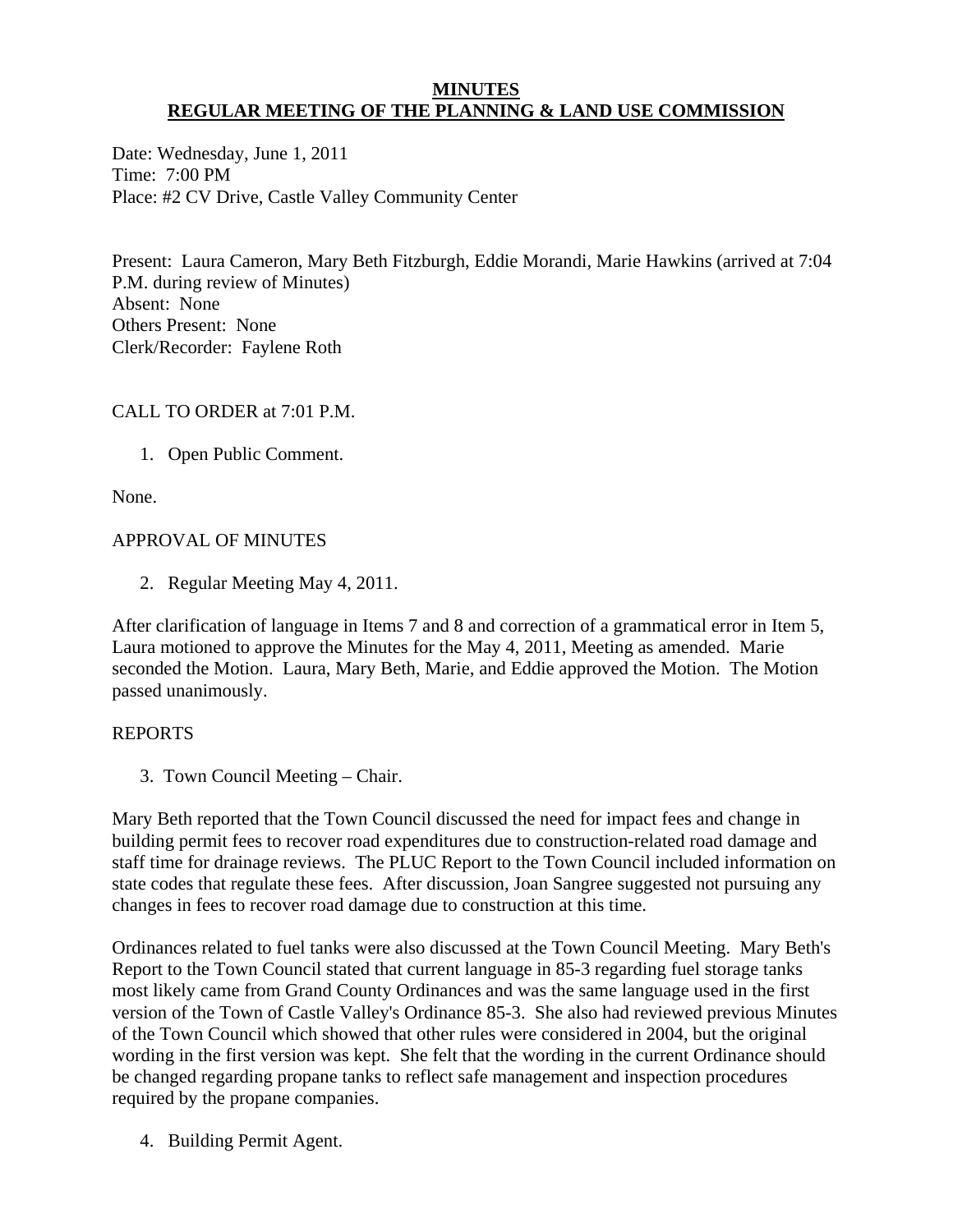Faylene reported that permits for a septic system, a remodel and two Temporary Dwelling Permits (one requiring a Decommissioning Contract) were issued in May. There was discussion of safety issues regarding tie-downs for manufactured homes and travel trailers used as temporary dwellings. Mary Beth will contact the Grand County Building Department about their permit requirements for travel trailers.

Faylene also asked for a discussion regarding a mailing of Castle Valley's land-use ordinances and Castle Valley River Ranchos Property Owners Association covenants which was sent by a Castle Valley resident to all property owners. Faylene had heard some concerns from property owners regarding conflicting building requirements between the Town ordinances the POA covenants. Marie noted that the covenants expire 10 years from the date of origin unless extended by the POA. Mary Beth will investigate this and the legality of whether Town Ordinances supersede the Covenants.

5. Procedural Matters.

None.

## NEW BUSINESS

6. Discussion re: Open Meeting Act Training May 19, 2011.

Faylene, Denise, and Mary Beth attended the Training Meeting. Mary Beth reported that she had learned since the last PLUC meeting that attendance is not required. It is required that the PLUC Chair and the Mayor make the training available to members.

Mary Beth reported on some of the new legislation that affects PLUC members: text messaging between members during a meeting is not allowed; however the recorder is allowed to use text messaging to gain information from an outside party; telephone numbers and e-mail addresses of members must be made available to the public, but the contact can be made through the Town Office and Town e-mail system; group e-mails amongst members are legal when a quorum is included, but they are considered a public document; the GRAMA bill regarding public access to government records did not pass but is still under discussion in a working group of the State Legislature; entering a Closed Meeting requires approval by two-thirds of members present; Public Hearing documents for land use ordinance amendments are not required by State law to be posted; Meeting Minutes must be made available in a form for public review within a reasonable time; placeholders can be used on the Meeting Agenda to allow discussion of general items, but action should not be taken until the issue is made a regular Agenda item; recorded Minutes must be saved one year after approval of the written Minutes; draft Minutes may be destroyed after written Minutes have been approved.

Faylene reported on how to handle corrections to the Minutes that change the meaning of properly recorded Minutes. The discussion is recorded in the current Minutes and a member can make a Motion to amend the previous Minutes to say, "....." The amendment can then be inserted in the previous Minutes.

Mary Beth asked Faylene to include an item on future PLUC Agendas for "Closed Session, (if needed.)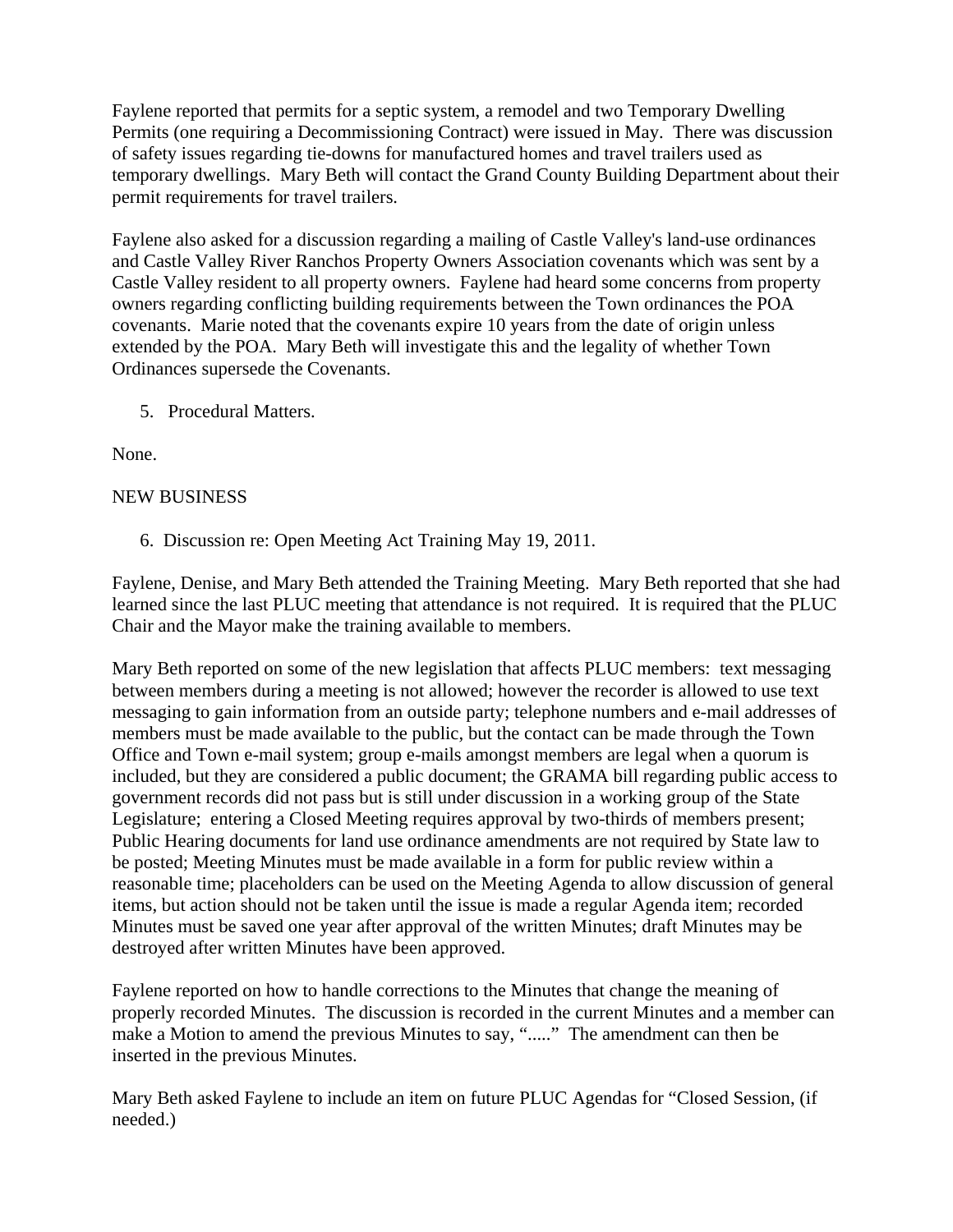7. Discussion and possible action re: assessing building permit fees.

Members discussed an increase in building permit fees that would reflect the actual amount of time required to review and approve plans. Mary Beth reviewed a document she provided that details Utah State Code requirements. Members considered what guidelines could be used to establish a two-tier fee system for the Town of Castle Valley. Suggestions included: actual time required to review plans; square footage of proposed construction; change in footprint or square footage of existing building (remodel vs. new construction).

Laura reported on her research regarding the use of impact fees in surrounding communities to mitigate road damage due to construction. Green River imposes impact fees for water and sewer but not road damage. Blanding does not use impact fees for road damage due to construction, but they do issue a disclosure stating that property owners will have to cover the cost of repairs for any damage done to roads or drainages during construction. They require that the repairs be completed before getting a Certificate of Occupancy.

Other suggestions from the above communities were to consult the Utah League of Cities and Towns. The Utah Land Use Institute, which is a nonprofit organization, recently published a handbook and checklist for impact fees. Laura suggested that the Town acquire a copy. A suggestion from Monticello was to determine whether our Class C road funds were adequate. If not, we should ask for more funding.

Members discussed whether property owners should be responsible for road damage during construction or whether the Town should accept responsibility for it. Culvert repair was also discussed. Mary Beth will review the culvert ordinance and discussion will continue at the next Meeting.

Eddie motioned to table Item #7. Laura, Mary Beth, Marie, and Eddie approved the Motion. The Motion passed unanimously.

## OLD BUSINESS

 8. Discussion and possible action re: regulations for solar panels, windmills and other alternative energy structures.

According to a document prepared by Mary Beth, the Grand County Land Use Code considers solar panels an accessory use and imposes a 24' height limit. State code says that a reasonably designed solar installation cannot be denied and that there is a right to "solar skyspace," which means that solar insolation cannot be blocked by neighbors once solar panels have been installed. There is no State code requiring shielding of solar installations. Excerpts provided from Colorado communities addressed issues of glare, size of solar systems, and impact on adjacent properties.

Mary Beth felt that the 30' setbacks required by the Town of Castle Valley would prevent neighboring structures from interfering with solar skyspace, but planting trees could potentially obstruct a neighbor's solar insolation. Shielding of panels, discussions with neighbors, and requiring a conditional use permit (as with windmills) were considered. Marie suggested holding a Public Hearing to gain input from property owners before deciding what to do.